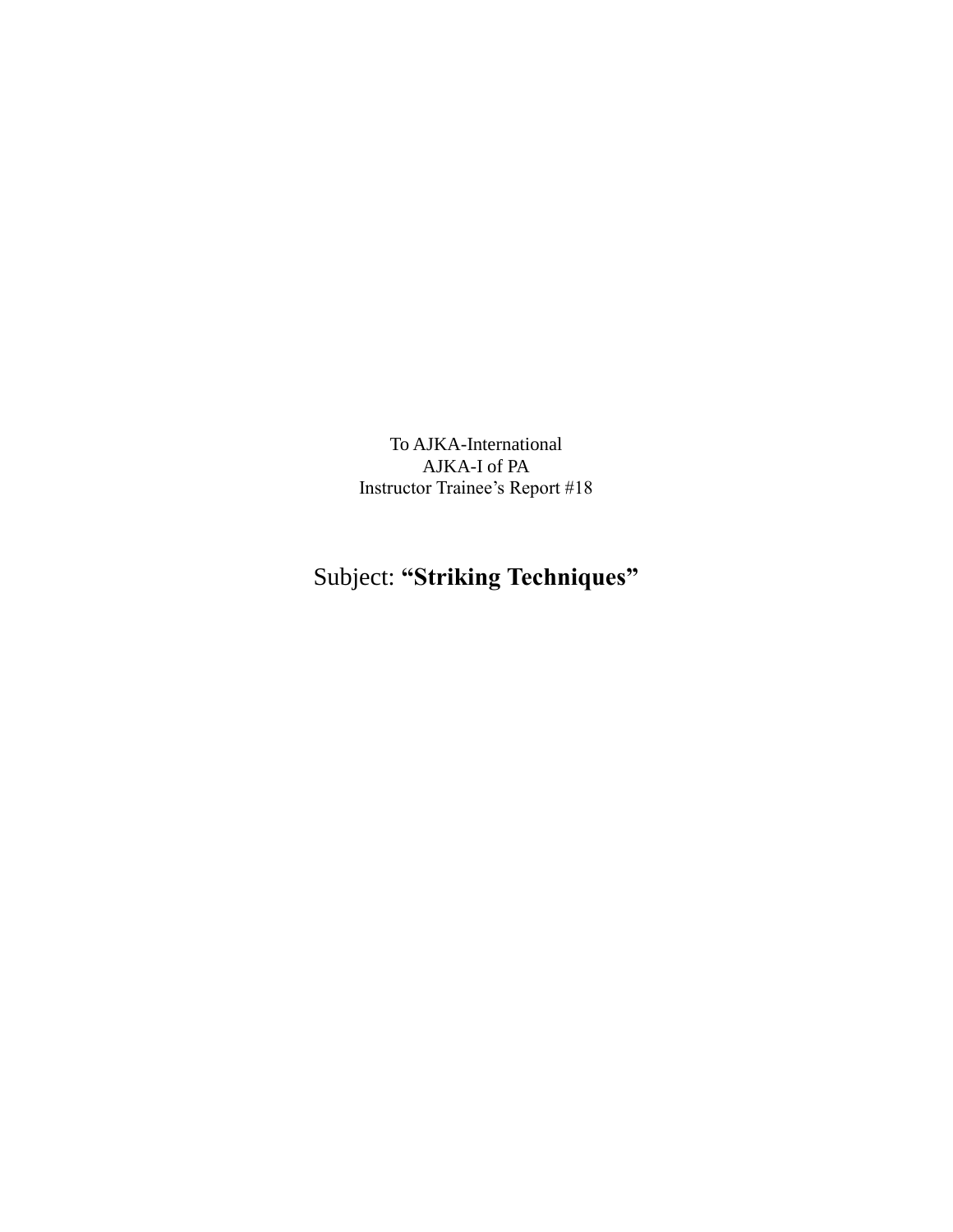To AJKA-International AJKA-I of PA Instructor's Trainee Report #18 Subject: "Striking Techniques"

Striking techniques or uchi waza operate with an action similar to the snap of a whip. As oppose to thrusting techniques where the elbow and upper arm punches or thrusts the fist towards the target, striking techniques uses the shoulder and elbow as pivot points of circular whipping motions. Shoulder rotation in combination with the bending and straightening action of the elbow joint is used to make weapons of the various parts of the karate-ka's fist and hand. Striking techniques can be used for attacks, as well as, blocking.

Some of the most common strikes are:



# **URAKEN - (Back fist)**

Uraken-uchi is the most basic of the strikes. From a tightly bent arm the fist is quickly lashed outward and after making contact with the opponent it is snapped back to its original bent position. Uraken is formed in the same way as Seiken the striking area being the back of the hand and the tops of the knuckles of the index and middle fingers. The strike is performed by snapping the forearm out from the elbow, either horizontally from the chest, or up and striking downwards. This technique is used in many Kata's including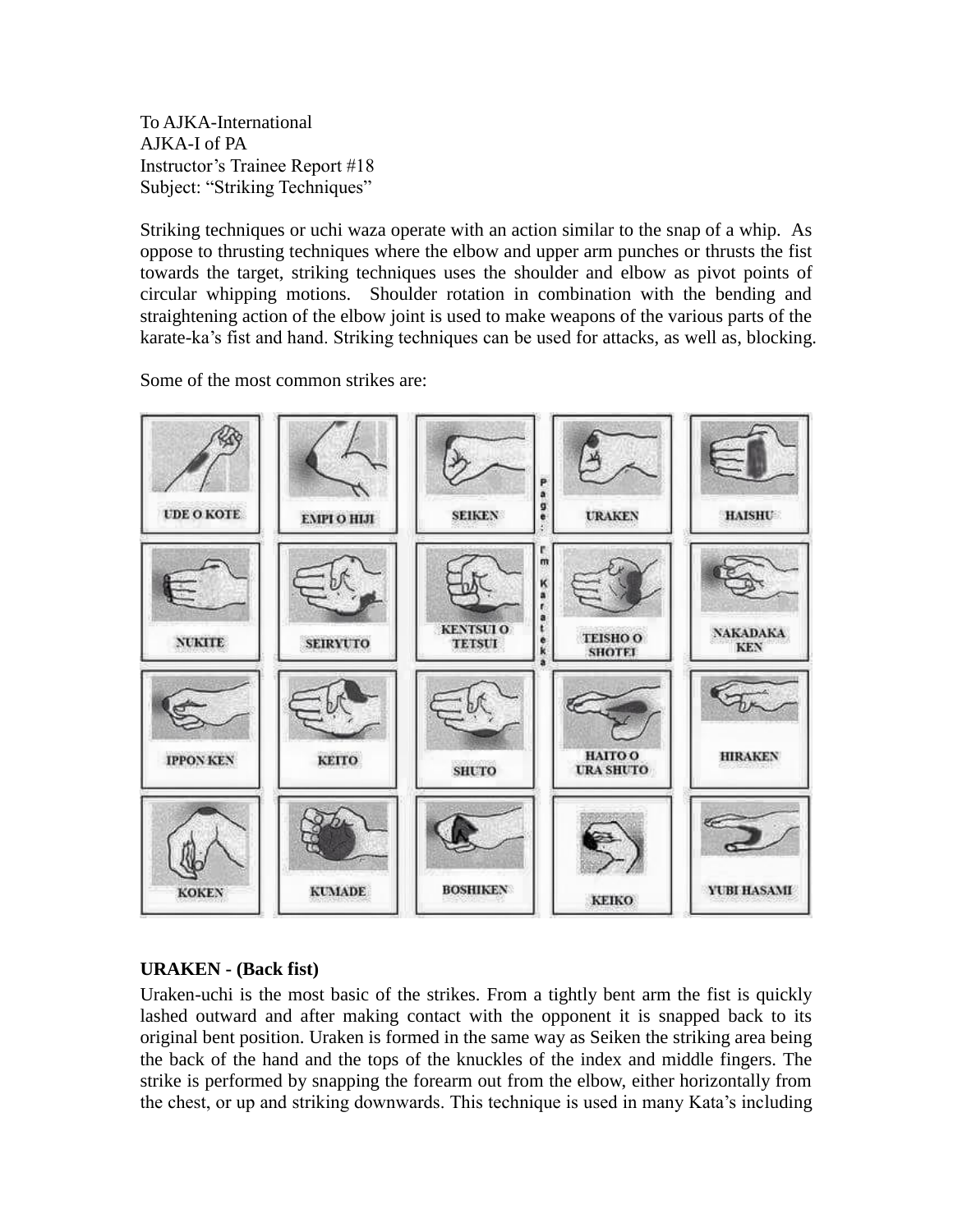Heian Sandan, Kanku-Dai and Sochin, also it is widely used in Kumite. It is a versatile technique that can be used to strike to the body or head, or to block an incoming punch as in Heian Nidan.

Uraken-uchi can be applied when confronted with an attack from the side. For example if the attack was coming from the karate-ka's or defenders left side the defender would draw their left fist to their chest pointing the elbow to the target, because where the elbow points the hand hits! The defender strikes the attacker's face with the back part of the fist.

#### **TETTSUI - (Hammer fist)**

Tettsui is formed in the same way as Seiken, but the striking area is the soft pad at the bottom of the fist. The attack is made by snapping the forearm from the elbow, either up and over or from the chest in an arc parallel to the ground. Found in a great many Shotokan Kata's including, Heian Shodan, Heian Sandan and Bassai Dai it is a powerful strike which can be directed to any part of the body. It can be used singly as in Heian Shodan, or with both hands as in Bassai Dassai Dai where the hands attack from either side with the palms up, this is called Tettsui Hasami uchi.

#### **OPEN HAND TECHNIQUES - KAISHO**

#### **SHUTO -KNIFE HAND**

Probably the most famous of all Karate strikes, commonly known as the "Karate Chop". Shuto is formed by holding the hand open with the fingers held tightly together, the thumb bent at the joint and pressed against the side of the palm. The striking area used in this technique is the soft pad below the little finger, the hand coming from the opposite shoulder area, the non blocking hand covering the solar plexus with the palm facing up. (Shuto uke). Shuto can be used to block (UKE) or strike (UCHI) in many ways.

#### **SHUTO UCHI - (Knife hand strike)**

Shuto uchi has several variations:

#### **MAWASHI SHUTO UCHI - (Circular knife hand strike)**

This technique can be performed from the outside inwards with the palm facing upwards (Shuto soto Mawashi-uchi) or from the inside outwards with the palm facing down (Shuto Uchi Mawashi-Uchi). The technique comes from head height, traveling parallel to the ground to the target, normally the side of the neck or temple.

#### **HAITO - (Ridge hand)**

Haito can be used as a block (UKE) or a strike (UCHI) in much the same way as Shuto, except that the striking area on the hand is on the opposite side from Shuto. The striking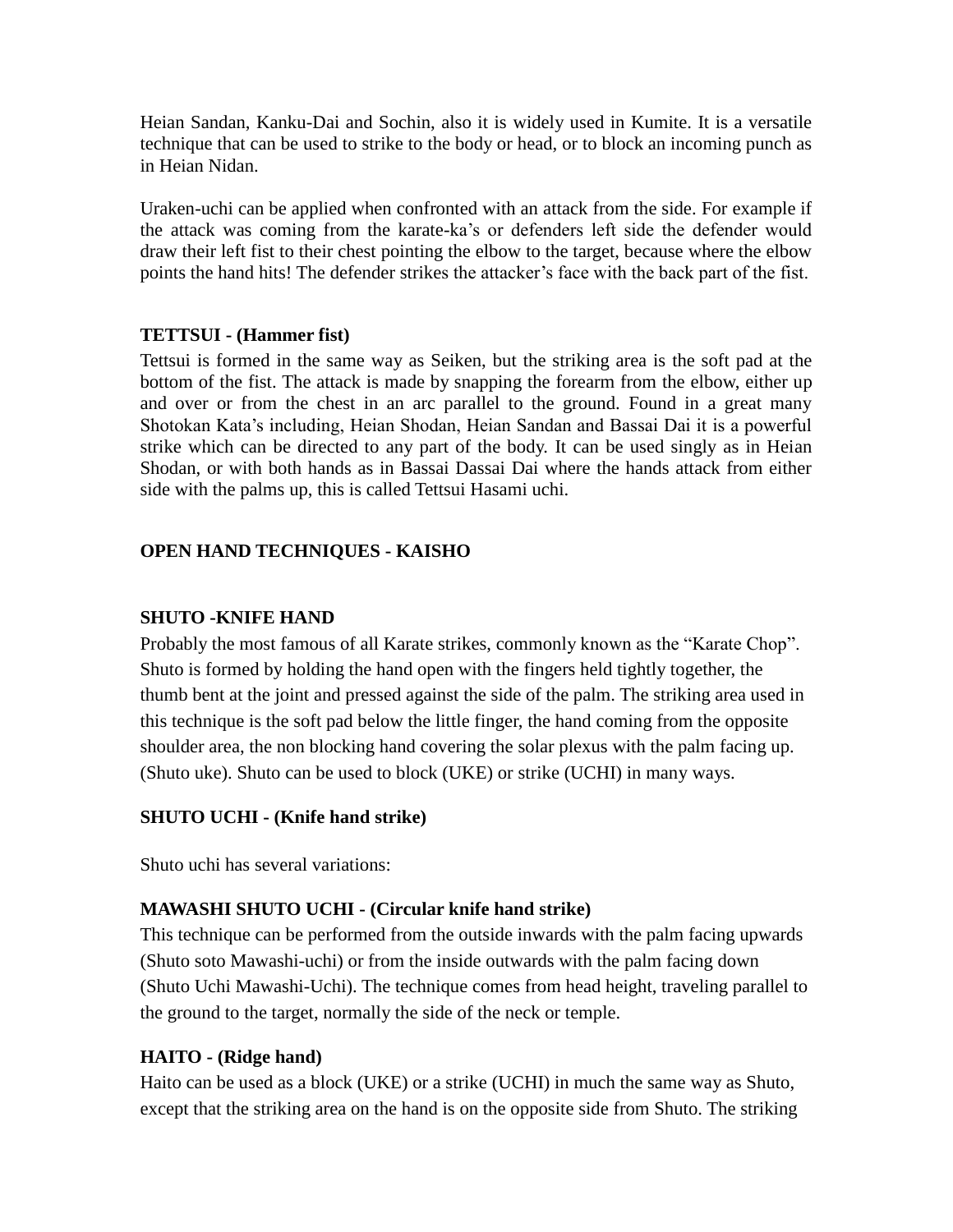area extends from slightly below the base of the index finger to the first joint of the thumb. Haito Uchi striking the attackers face, neck and other soft tissue areas. Haito is not found in the lower grade Kata's, but makes its appearances in Kata's such as "Jitte" and "Unsu"

## **HAISHU - (Back Hand)**

Haishu is formed the same as Shuto except that the striking area is the entire back of the hand. This technique is found in the Kata's "Heian Godan, Tekki Shodan and Nijushiho". Although rarely used in Kihon or Kumite, Haishu is used mainly for Blocking, but can be used as a strike to the solar plexus or behind the ear.

### **NUKITE - (Spear Hand)**

There are three types of Nukite, the first is the most common "Shihon Nukite" which utilizes four fingers. In this technique the tips of the first three fingers form a fairly level surface, necessitating a slight bend in the middle finger. The hand is held with the thumb at the top, it is then used to strike targets such as the solar plexus, the armpit and the throat. This technique appears in Heian Nidan, Heian Sandan and Kanku Dai and it should be noted that in Sochin it is used with the hand palm up.

### **NIHON NUKITE - (Two finger spear hand)**

Nihon Nukite uses the tips of two fingers as the striking area, usually the middle and index fingers are used. The fingers are spread apart in a "V" shape, in the Kata "Chinte" this hand shape is first used in conjunction with an Uchi Uke (inside block) and then used as a strike to the eyes.

# **IPPON NUKITE - (One finger spear hand)**

Ippon Nukite is formed by having the index finger only pointing forward, supported by the rest of the fingers. This technique is found in the Kata's "Unsu" and "Gojushiho Sho" and is used to attack the eyes and throat.

Other strikes are:

# **WASHIDE - EAGLE HAND**

This hand is formed by bringing the fingers and the thumb together to form a point, so that it resembles a birds beak. It can be used to block an incoming punch, Jodan or Chudan or to strike to such areas as the eyes, throat and other vital points.

# **SEIRYUTO - (Ox-jaw hand)**

Seiryuto is formed by bending the hand sideways at the wrist so that the edge of the hand and it's extension into the wrist form a curve. The edge of the hand is forced forward to